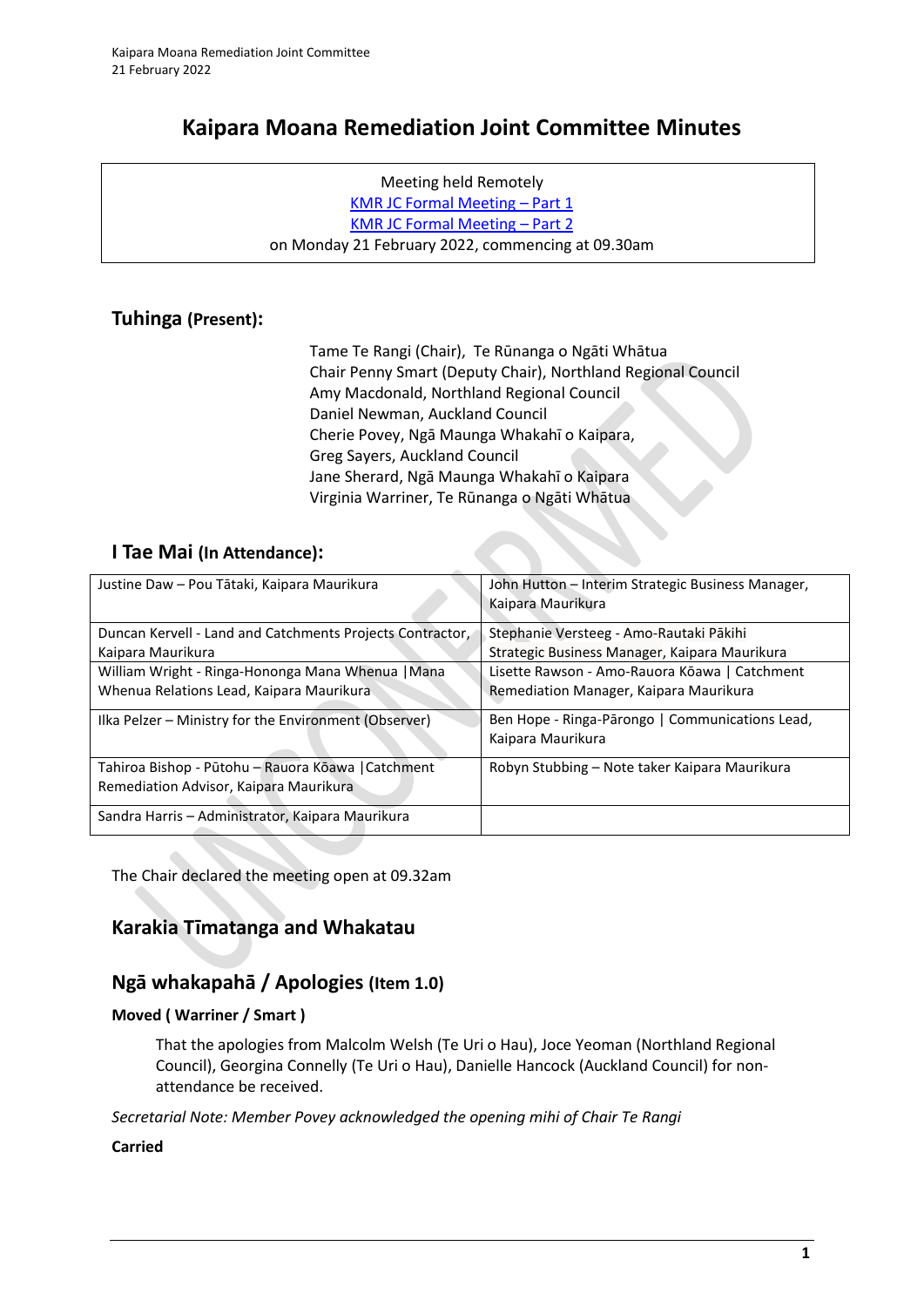### **Ngā whakapuakanga (Declarations of Conflicts of Interest)**

It was advised that members should make declarations item-by-item as the meeting progressed.

# **Confirmation of Minutes - 13 December 2021 (Item 4.1)**

#### **Report from Sandra Harris, Administrator**

#### **Moved ( Sherard / Smart )**

That the minutes of the Kaipara Moana Remediation meeting held on 13 December 2021, be confirmed as a true and correct record.

**Carried**

### **Action Tracker (Item 5.1)**

#### **Report from Sandra Harris, Administrator**

#### **Moved ( Warriner / Macdonald )**

That the Action Tracker be received.

#### **Carried**

*Secretarial Note: Joint Committee were informed, Item 5.1 was tabled to compile in one place, and ensure ongoing clarity on, actions stemming from joint Committee hui resolutions. The Action Tracker will inform the ongoing Maurikura work programme, and will be submitted at each formal meeting (hui). Joint Committee members welcomed the format of the Action Tracker, and the transparency this provided.* 

### **Forward Workplan (Item 5.2)**

### **Report from Justine Daw, Pou Tātaki**

### **Moved ( Sayers / Macdonald )**

That the indicative Forward Workplan for the Joint Committee be received.

### **Carried**

*Secretarial Note: The Joint Committee were informed that item 5.2 was tabled to compile in one place expected discussions with and decision-points by the Joint Committee. It was anticipated that the indicative Forward Workplan will evolve as the Annual Plan is developed. The Joint Committee welcomed the commitment from the Pou Tātaki, to more regular communications from the Maurikura, including a shift to six-weekly Pānui. The Joint Committee were informed that the Maurikura was aiming to have two Whenua Whānui Fund contracts completed by 30 June 2022, acknowledging that most of the projects in development were at an early stage, and that more work needed to be undertaken with interested local groups to progress to funding. In response to a question, the Joint Committee were informed that the Kōrero Tuku Iho strategy implementation was a priority for the Maurikura and that regular report-backs on this work programme would be provided, including at the next Joint Committee workshop*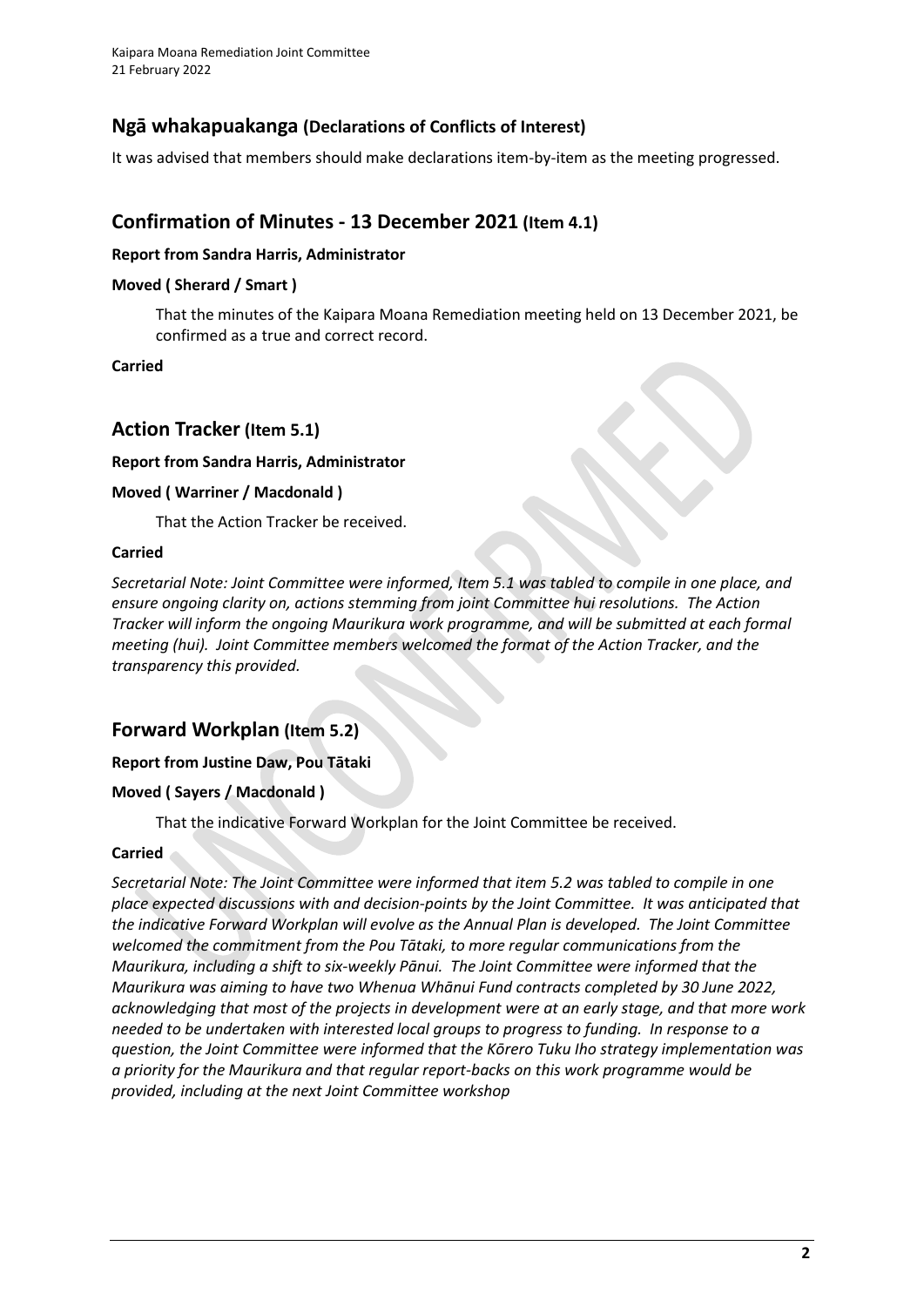### **Kaipara Moana Remediation Programme Draft Six Month Report (Item 6.1)**

#### **Report from John Hutton, Interim Strategic Business Manager**

- 1. That the report 'Kaipara Moana Remediation Programme Draft Six Month Report' by John Hutton, Interim Strategic Business Manager and dated 15 February 2022, be received.
- 2. That the 'Draft Six Month Report' document under Appendix One be approved in principle.
- 3. Delegate to the Chair and Deputy Chair the power to approve a final draft of the Six Month Report for provision to the Ministry for the Environment, with the ability of the Pou Tātaki to make minor editorial changes prior to submission if required.

**Moved ( Sayers / Sherard )**

**Carried**

# **Catchment Reference Groups (Establishment) (Item 6.2)**

### **Report from Lisette Rawson, Amo - Rauora Kōawa | Catchment Remediation Manager and William Wright, Ringa-Hononga Mana Whenua | Mana Whenua Relations Lead**

- 1. That the report 'Catchment Reference Groups (Establishment)' by Lisette Rawson, Amo - Rauora Kōawa | Catchment Remediation Manager and William Wright, Ringa-Hononga Mana Whenua | Mana Whenua Relations Lead and dated 16 February 2022, be received.
- 2. *Note* that the Joint Committee has previously agreed the establishment of Catchment Reference Groups to support remediation activities in the wider Kaipara Moana catchment led by hapū and community groups who may not be represented by Kaipara Uri entities (A1437942).
- 3. *Note* that funding to support Catchment Reference Groups was approved by the Joint Committee as part of the Year 2 Annual Plan, supported by \$1,160,000 in total project value consistent with KMR investment objectives and Whenua Whānui grant funding criteria (A1437942; and resolution for item 5.2, 15 November 2021).
- 4. *Agree* to establish three Catchment Reference Groups with the ability to allocate funding for remediation activities in the Wairua, Mangakāhia and Hōteo river systems respectively.
- 5. *Agree* that the Kaipara Maurikura will convene a representative from each of the three river systems and a Joint Committee representative (acting as Chair) to co-design Terms of Reference for the Catchment Reference Groups.
- 6. *Agree* that associated contracts would allow each Catchment Reference Group to selforganise to assess and fund relevant remediation project proposals in line with the Terms of Reference, reporting regularly to the Maurikura on progress and investment outcomes.
- 7. *Note* that Joint Committee approval will be required for any proposed investments that are materially outside of the agreed grant funding criteria.
- 8. That a report-back on progress to establish the Catchment Reference Group be provided to the Joint Committee in May 2022.

### **Moved ( Warriner / Smart )**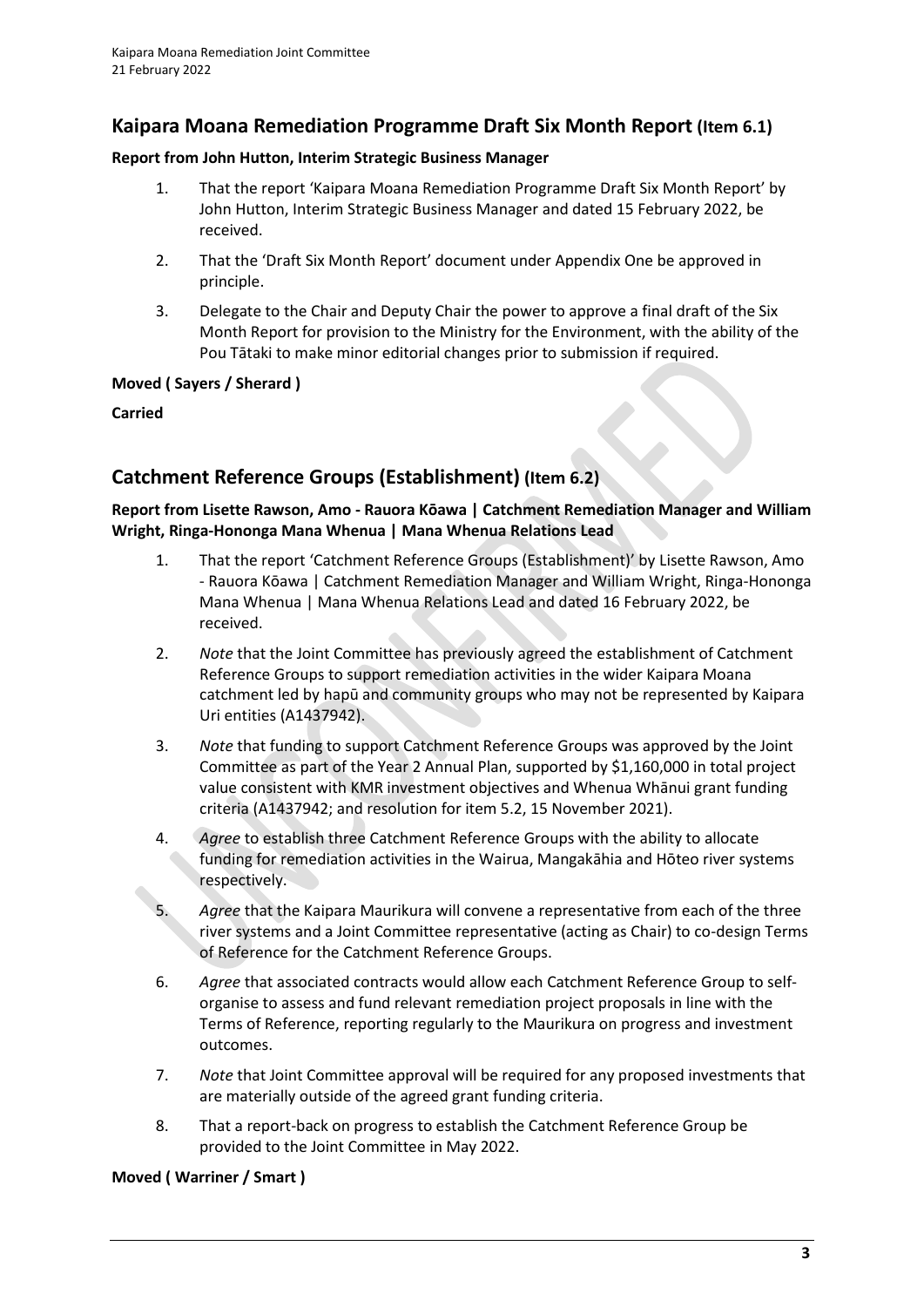### **Carried**

*Secretarial Note: The Joint Committee were advised that in line with previous decisions, the Maurikura were proposing to establish with urgency three Catchment Reference Groups for each of the named catchment areas, to operate independently but within the funding framework of KMR. The urgency signalled was reflective of an intent to enable the allocated investment to be made speedily, so as to support ongoing activities in the wider Kaipara Moana catchment led by hapū and community groups who may not be represented by Kaipara Uri entities.*

*To achieve this aim, it was suggested that the Maurikura convene a representative of each of the three catchment areas, chaired by a member of the Joint Committee, to develop a Terms of Reference to guide the operations of each Catchment Reference Group.* 

*Discussion was had with the Joint Committee members present on resolution 5, leading to a recommendation to consider nomination of a Joint Committee representative. The Joint Committee discussion also included a suggestion that the Chair be a Kaipara Uri representative.* 

*The subsequent discussion indicated strong tautoko for the proposed awa Catchment Reference Groups, led by representative members external to KMR.* 

# **Surge Planting Initiative (Winter 2022) (Item 6.3)**

**Report from Duncan Kervell, Kaipara Maurikura Land Management Specialist and Lisette Rawson, Amo - Rauora Kōawa | Catchment Remediation Manager**

1. That the report 'Surge Planting Initiative (Winter 2022)' by Duncan Kervell, Kaipara Maurikura Land Management Specialist and Lisette Rawson, Amo - Rauora Kōawa | Catchment Remediation Manager and dated 16 February 2022, be received.

### **Moved ( Smart / Sayers )**

#### **Carried**

- 2. *Note* that many Kaipara Moana Remediation (KMR) activities have narrow seasonal windows, with the winter period critical for planting.
- 3. *Note* that a number of landowners in the catchment are 'planting ready', but do not yet have an approved KMR Sediment Reduction Plan, running the risk of a second winter of lower-than-planned planting rates.
- 4. *Agree* in principle that Planting Plans that meet KMR criteria can trigger approval to commence planting on 'planting ready' properties, with a view to significantly lifting planting rates and landowner engagement this winter.
- 5. *Agree* that Full Sediment Reduction Plans for these properties must be completed by the time of the KMR post-planting quality assurance visit, which is a pre-condition of payment of any associated KMR landowner grants.
- 6. That a report-back on progress in developing a winter planting pipeline be provided to the Joint Committee in advance of the Joint Committee workshop in May 2022.
- 7. *Note* that if the JC approves this approach in principle, work will be undertaken with cofunding partners and investors (Ministry for the Environment, Auckland Council, Northland Regional Council) to ensure they are comfortable with the proposed approach and make any adaptations, as needed.

### **Moved ( Warriner / Macdonald )**

#### **Carried**